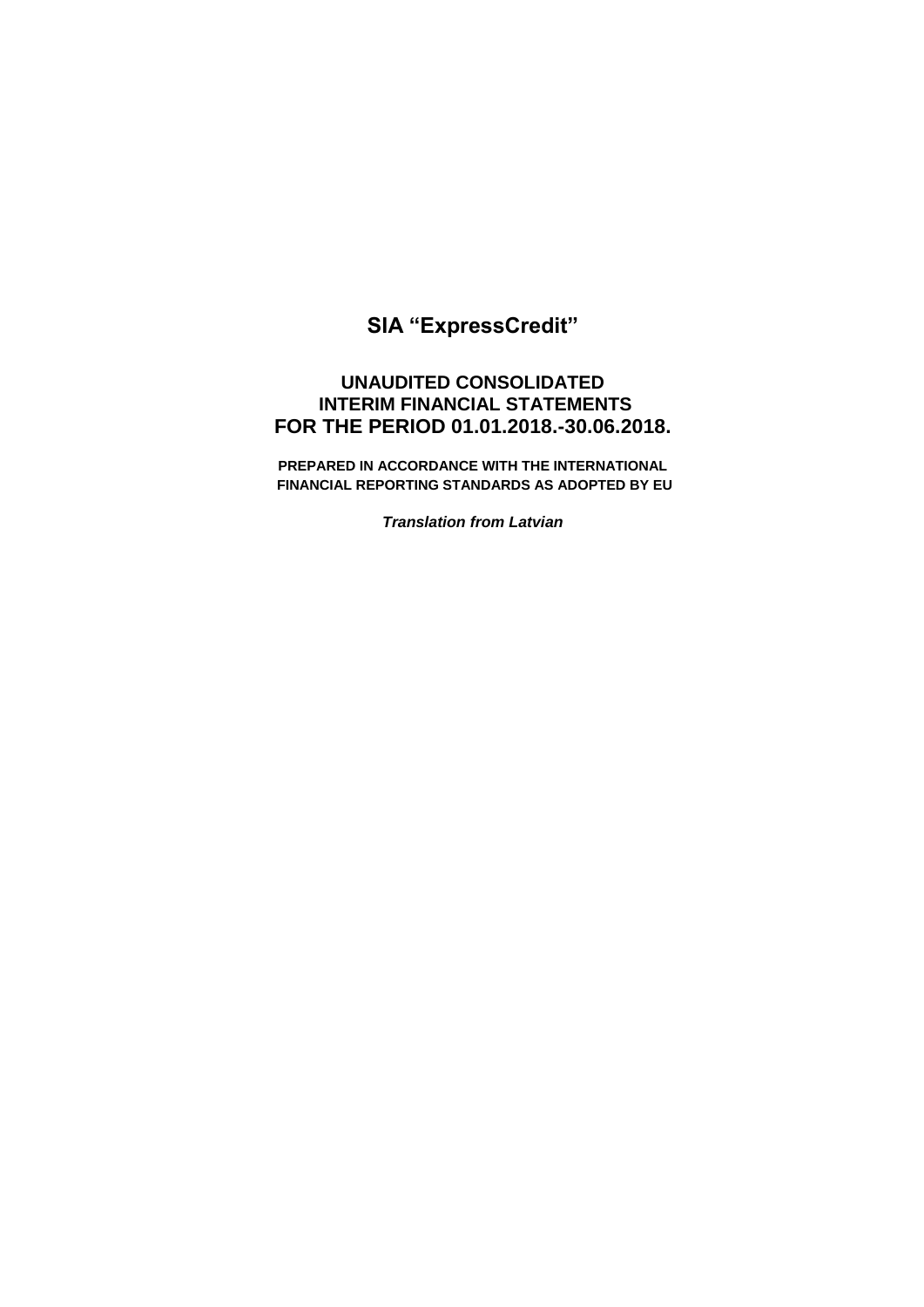## **TABLE OF CONTENTS**

| Information on the Group                 | $3 - 4$ |
|------------------------------------------|---------|
| Statement of management's responsibility | 5       |
| Management report                        | 6       |
| Profit or loss account                   |         |
| Balance sheet                            | 8       |
| Statement of changes in equity           | 9       |
| Cash flow statement                      | 10      |
| <b>Notes</b>                             | 11      |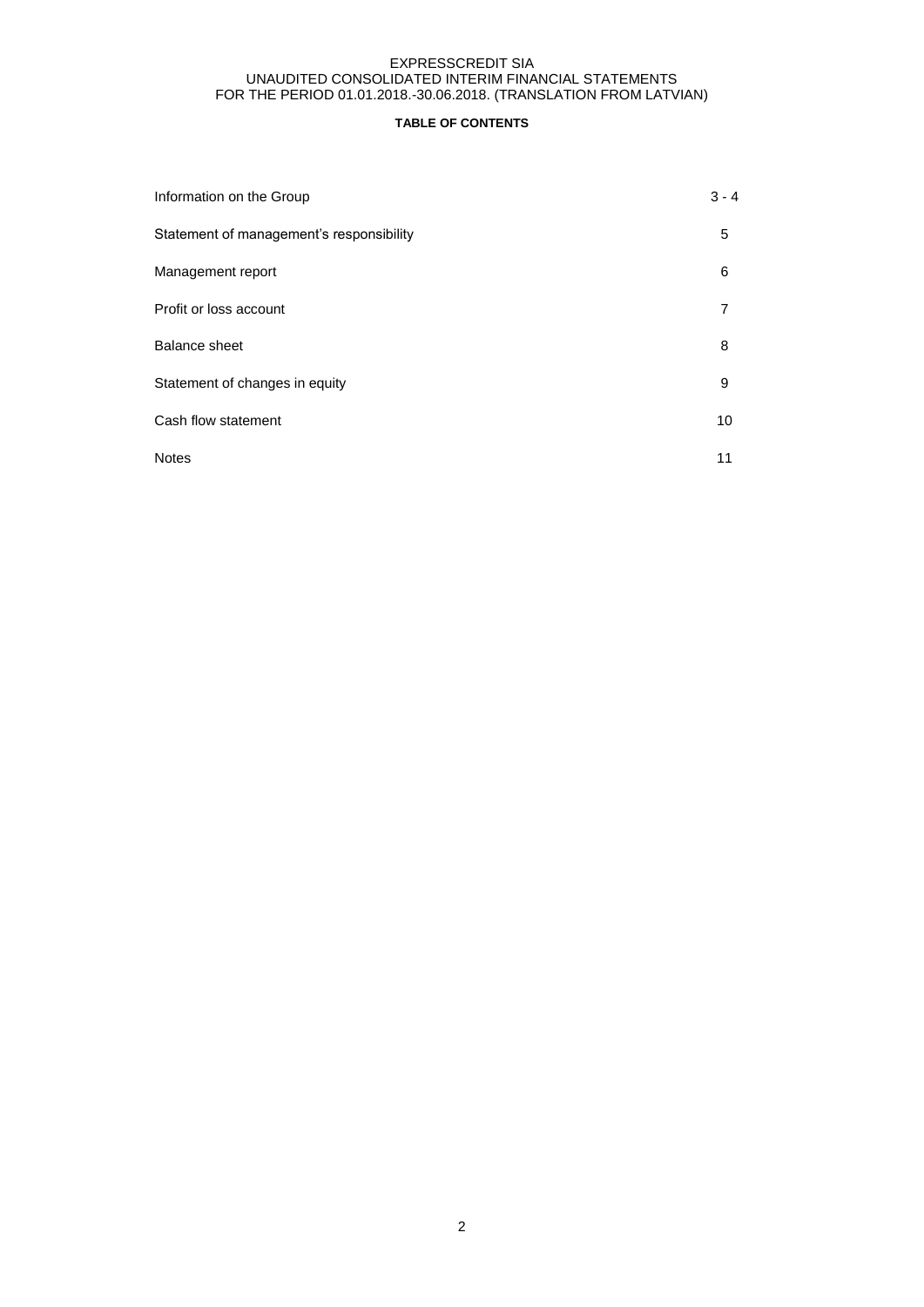## **Information on the Company**

| Name of the Company                                            | ExpressCredit SIA                                                                                                                                                      |
|----------------------------------------------------------------|------------------------------------------------------------------------------------------------------------------------------------------------------------------------|
| Legal status of the Company                                    | Limited liability company                                                                                                                                              |
| Number, place and date of registration                         | 40103252854 Commercial Registry<br>Riga, 12 October 2009                                                                                                               |
| Operations as classified by NACE classification<br>code system | NACE2 64.91 Financial leasing<br>NACE2 64.92 Other credit granting<br>NACE2 47.79 Retail sale of second-hand goods in stores                                           |
| Address                                                        | Raunas street 44 k-1,<br>Riga, LV-1039<br>Latvia                                                                                                                       |
| Names and addresses of shareholders                            | Lombards24.lv, SIA<br>(65.99%)<br>Raunas street 44k-1, Riga, Latvia                                                                                                    |
|                                                                | AE Consulting, SIA<br>31.51% (until 20.12.2017.)<br>10% (from 20.12.2017.)<br>Posma street 2, Riga, Latvia                                                             |
|                                                                | EC finance, SIA<br>(21.51% from 20.12.2017.),<br>Raunas street 44k-1, Riga, Latvia                                                                                     |
|                                                                | Private individuals<br>$(2.5\% - from 23.12.2015)$                                                                                                                     |
| Ultimate parent company                                        | AS EA investments, reģ. Nr. 40103896106<br>Raunas street 44k-1, Riga, Latvia                                                                                           |
| Names and positions of Board members                           | Agris Evertovskis - Chairman of the Board<br>Kristaps Bergmanis - Member of the Board<br>Didzis Admidins - Member of the Board<br>Ivars Lamberts - Member of the Board |
| Names and positions of Council members                         | Ieva Judinska-Bandeniece - Chairperson of the Council<br>Uldis Judinskis - Deputy Chairman of the Council<br>Ramona Miglane - Member of the Council                    |
| Responsible person for accounting                              | Santa Šoldre - Chief accountant                                                                                                                                        |
| Financial period                                               | 1 January - 30 June 2018                                                                                                                                               |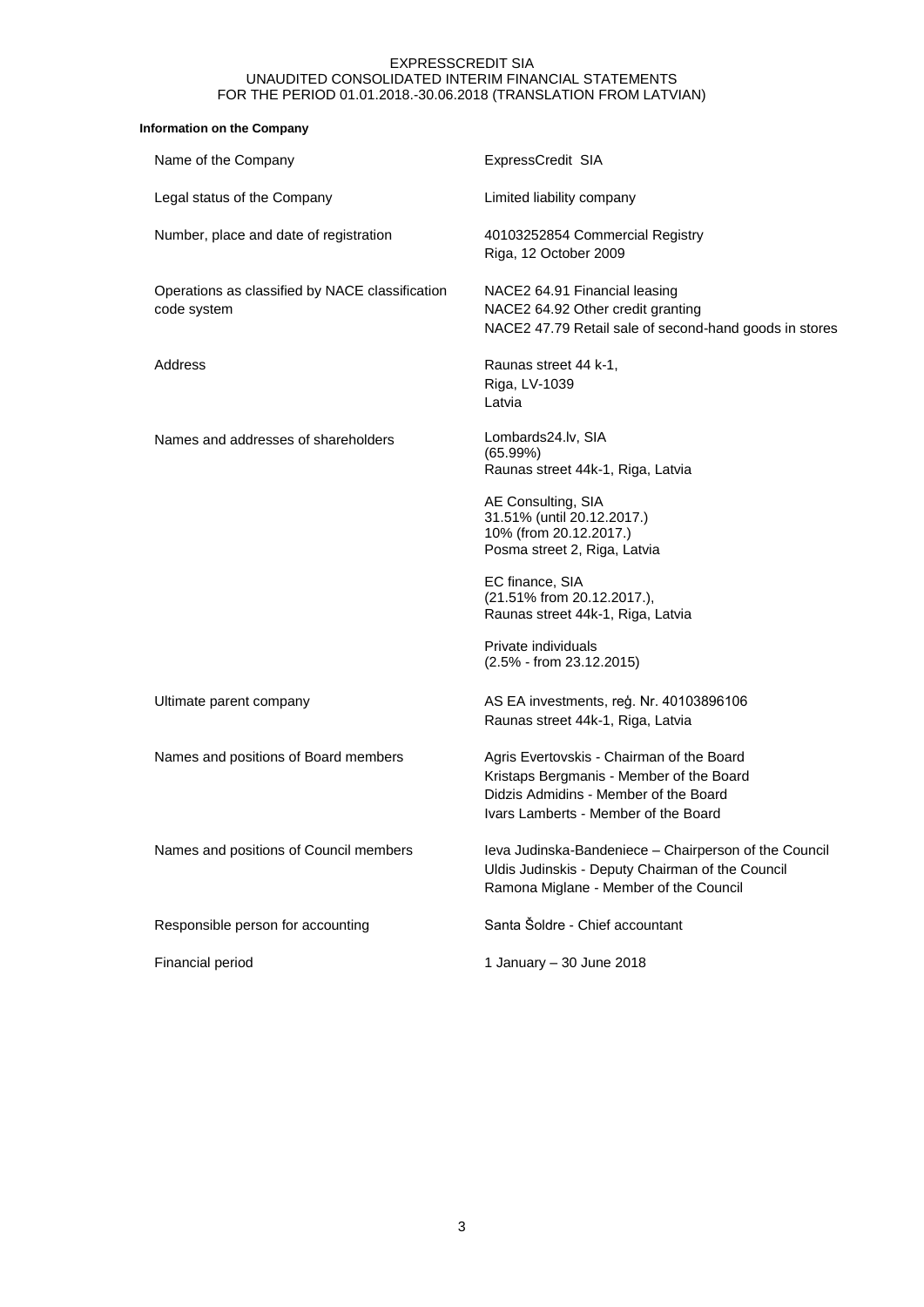# **Information on the Subsidiaries**

| Subsidiary                                                                                                    | <b>SIA ExpressInkasso</b> (parent company interest in<br>subsidiary - 100%)                                            |
|---------------------------------------------------------------------------------------------------------------|------------------------------------------------------------------------------------------------------------------------|
| Date of acquisition of the subsidiary                                                                         | 22.10.2010                                                                                                             |
| Number, place and date of registration of the<br>subsidiary                                                   | 40103211998; Riga, 27 January 2009                                                                                     |
| Address of the subsidiary<br>Operations as classified by NACE classification<br>code system of the subsidiary | Raunas Street 44 k-1; Riga, LV 1039, Latvia<br>66.1 Financial support services except insurance and<br>pension accrual |
| Subsidiary                                                                                                    | SIA ViziaFinance (till 07.03.2018. SIA MoneyMetro)<br>(parent company interest in subsidiary - 100%)                   |
| Date of acquisition of the subsidiary                                                                         | 23.02.2015                                                                                                             |
| Number, place and date of registration of the<br>subsidiary                                                   | 40003040217, Riga, 06 December 1991                                                                                    |
| Address of the subsidiary                                                                                     | Raunas Street 44 k-1, Riga, LV 1039, Latvia (till<br>30.04.2015 - Kalēju street 18/20, Riga)                           |
| Operations as classified by NACE classification<br>code system of the subsidiary                              | 64.92 Other financing services                                                                                         |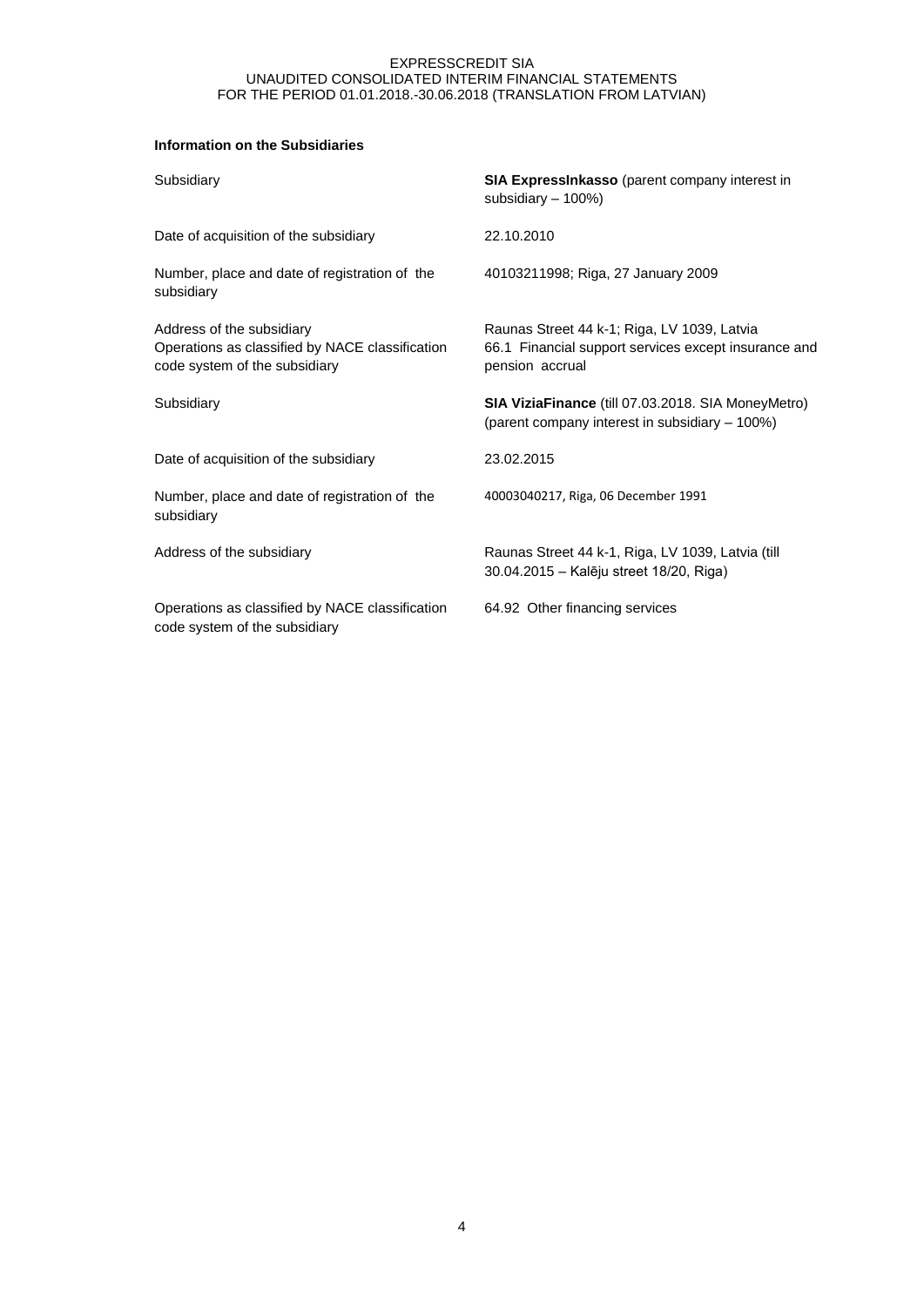#### **Statement of management`s responsibility**

The management of SIA "ExpressCredit" group is responsible for the preparation of the financial statements.

Based on the information available to the Board of the parent company of the Group, the financial statements are prepared on the basis of the relevant primary documents and statements in accordance with International Financial Reporting Standards as adopted by the European Union and present a true and fair view of the Group's assets, liabilities and financial position as at 30 June 2018 and its profit and cash flows for the period from 1 January to 30 June 2018.

The management of the parent company confirms that the accounting policies and management estimates have been applied consistently and appropriately. The management of the parent company confirms that the consolidated financial statements have been prepared on the basis of the principles of prudence and going concern.

The management of the parent company confirms that is responsible for maintaining proper accounting records and for monitoring, controlling and safeguarding the Group's assets. The management of the parent company is responsible for detecting and preventing errors, irregularities and/or deliberate data manipulation. The management of the parent company is responsible for ensuring that the Group operates in compliance with the laws of the Republic of Latvia.

The management report presents fairly the Group's business development and operational performance.

Agris Evertovskis Chairman of the Board Didzis Ādmīdiņš Board Member

Kristaps Bergmanis Board Member

Ivars Lamberts Board Member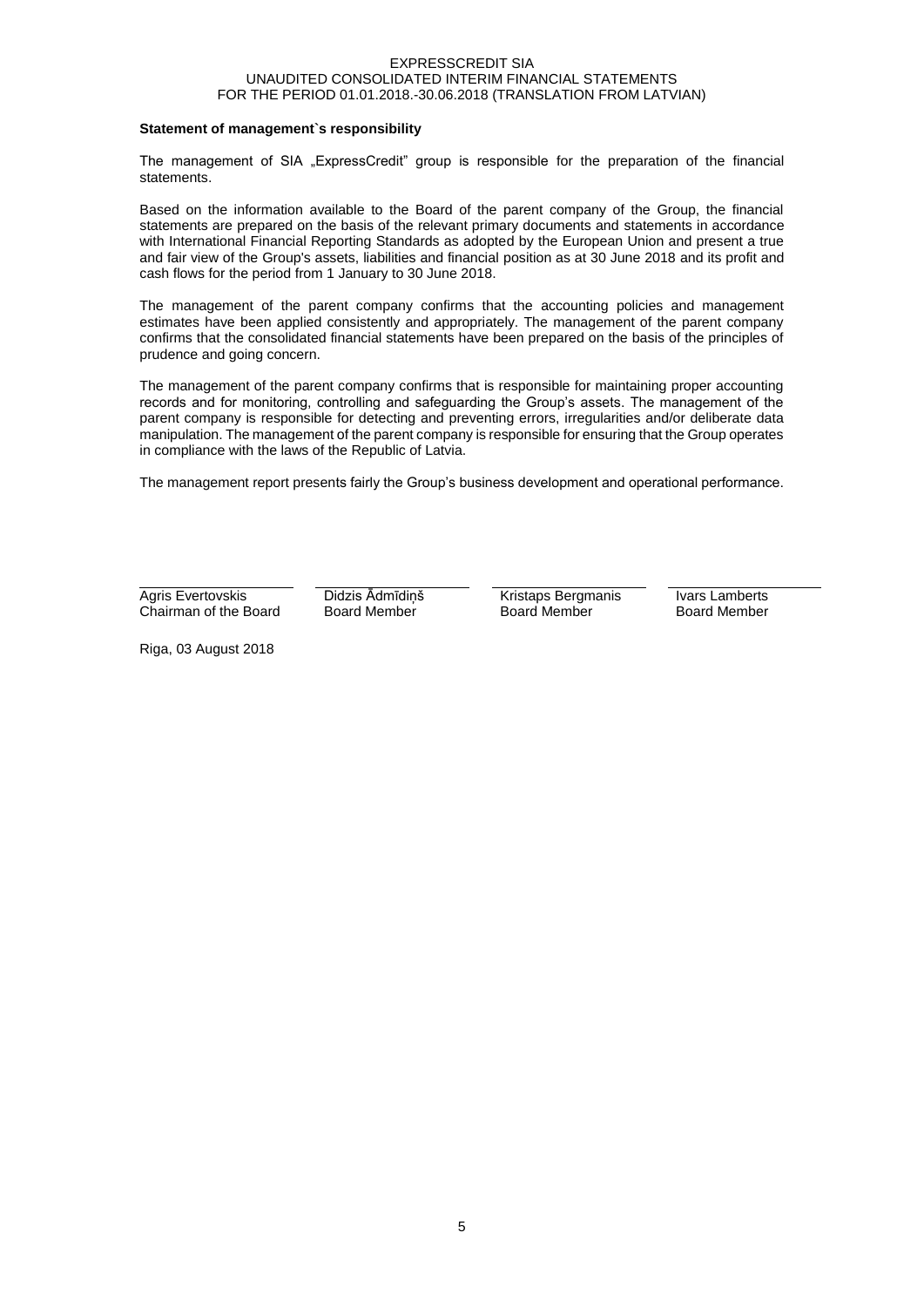#### **Management report**

In the first half of 2018, the company's turnover amounted to EUR 9.2 million, an increase of 5.7% compared to the corresponding period in 2017, while the profit for the period was EUR 2.3 million.

In the first half of 2018, SIA ExpressCredit Group company ViziaFinance successfully launched its operations under VIZIA brand name. VIZIA operates in online consumer loan segment. The creation of a new brand corresponds to the company's strategy to increase its market share in the distance lending market in Latvia.

SIA ExpressCredit delivers continues improvements in determining the solvency and creditworthiness of clients to provide only loans that are tailored to the client and comply with the legal requirements for solvency assessment. The company has successfully adapted several technological solutions that allow successful management of the company's risks with respect to creditworthiness assessment. Accordingly, in the 2nd quarter of 2018, only 13% of new customer loan applications were approved, while for repeat customers - 78%.

In the 2nd quarter of 2018, the company actively participated in the non-profit organization Alternative Financial Services Association of Latvia, which carried out educational and informational work related to sectoral legislative initiatives. The company advocates for principle of legal certainty and well-considered regulation of the industry. The company supports industry development initiative for promoting a wider exchange of information among market participants, which would provide the company with more information in assessing customer solvency.

Compared to the first half of 2017, profitability indicators have improved over the period of 2018. In addition, the positive impact on financial indicators was related to changes in tax regulations regarding the non-taxation of corporate income tax on reinvested earnings.

By implementing business strategy and all planned activities the following financial results of the Group were achieved in 1st half of 2018:

| <b>Position</b>    | EUR, million | Change* % |
|--------------------|--------------|-----------|
| Net loan portfolio | 17.59        | $+11.02$  |
| Assets             | 22.81        | $+7.02$   |
| Net profit         | 2.27         | $+57.51$  |

 \* - comparison to the amounts as at 31.12.2017, except for net profit that is compared to respective period of the year 2017

#### **Branches**

During the period from 1 January 2018 to 30 June, work on the branch network efficiency was continued. As at 30 June 2018 the Group had 86 branches in 39 cities in Latvia (31.12.2017. - 92 branches in 39 cities).

#### **Post balance sheet events**

There are no subsequent events since the last date of the reporting period, which would have a significant effect on the financial position of the Company as at 30 June 2018.

Agris Evertovskis Chairman of the Board Didzis Ādmīdiņš Board Member

Kristaps Bergmanis Board Member

Ivars Lamberts Board Member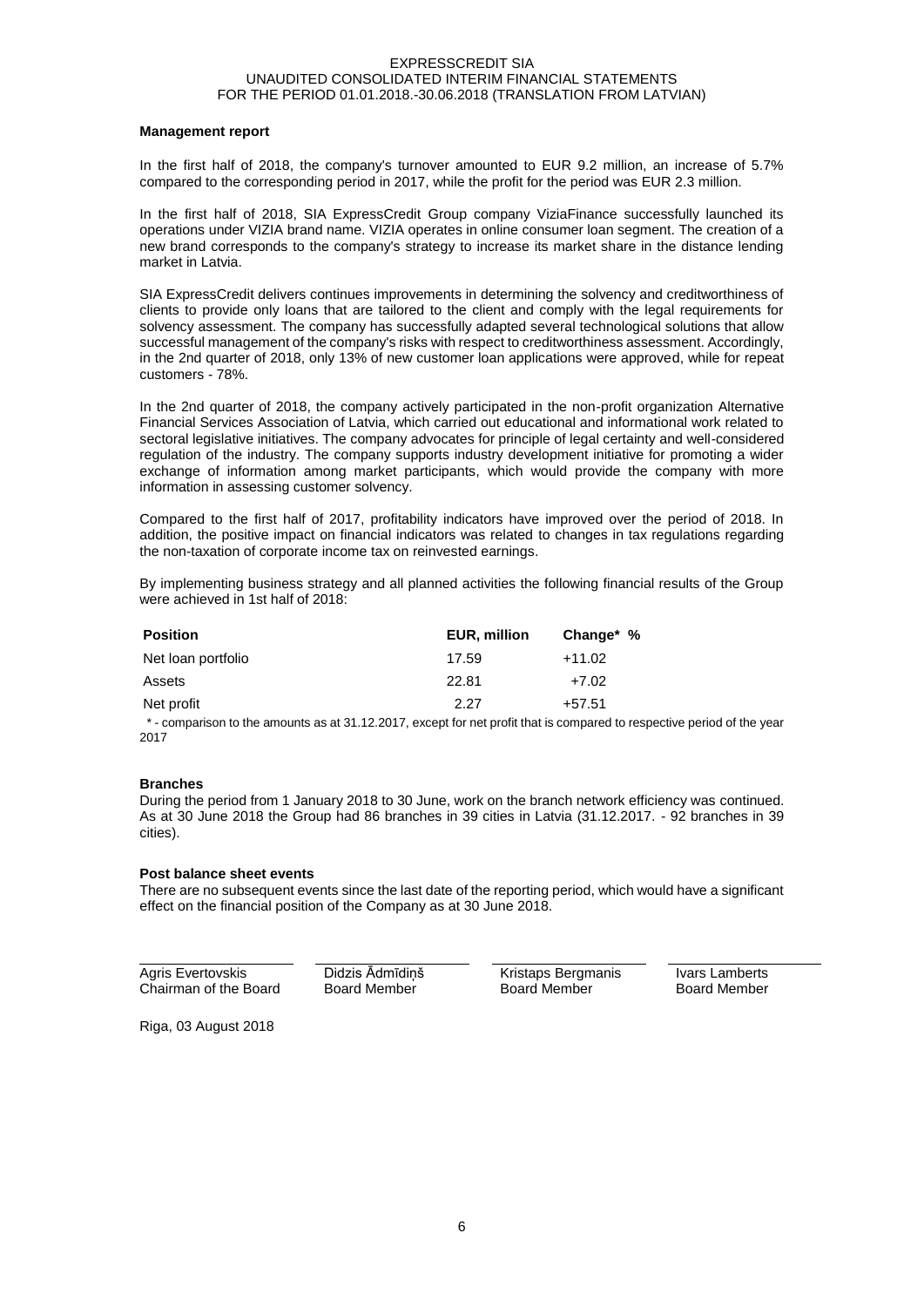# **Profit or loss account for the half year ended 30 June 2018**

|                                                                 | 01.01.2018.-<br>30.06.2018.<br><b>EUR</b> | 01.01.2017.-<br>30.06.2017.<br><b>EUR</b> |
|-----------------------------------------------------------------|-------------------------------------------|-------------------------------------------|
| Net sales                                                       | 1980398                                   | 1991345                                   |
| Cost of sales                                                   | (1271229)                                 | (1328174)                                 |
| Interest income and similar<br>income                           | 7 237 943                                 | 6727333                                   |
| Interest expenses and similar<br>expenses                       | (1148751)                                 | (817644)                                  |
| <b>Gross profit</b>                                             | 6798361                                   | 6 572 860                                 |
| Selling expenses                                                | (3025627)                                 | (2892499)                                 |
| Administrative expenses                                         | (1253266)                                 | (1065613)                                 |
| Other operating income                                          | 60 489                                    | 34 3 26                                   |
| Other operating expenses                                        | (292186)                                  | (902144)                                  |
| <b>Profit before taxes</b>                                      | 2 2 8 7 7 7 1                             | 1746930                                   |
| Corporate income tax for the<br>reporting year                  | (14639)                                   | (303765)                                  |
| <b>Current year's profit</b>                                    | 2 273 132                                 | 1 443 165                                 |
| Earnings per share                                              | 1.52                                      | 0.93                                      |
| Diluted earnings per share                                      | 1.52                                      | 0.93                                      |
| Comprehensive income statement the half year ended 30 June 2018 |                                           |                                           |
|                                                                 | 01.01.2018.-                              | 01.01.2017.-                              |
|                                                                 | 30.06.2018.<br><b>EUR</b>                 | 30.06.2017.<br><b>EUR</b>                 |
| <b>Current year's profit</b><br>Other comprehensive income      | 2 273 132                                 | 1443165                                   |
| <b>Total comprehensive income</b>                               | 2 273 132                                 | 1 443 165                                 |

Agris Evertovskis Chairman of the Board Didzis Ādmīdiņš Board Member

Kristaps Bergmanis Board Member

Ivars Lamberts Board Member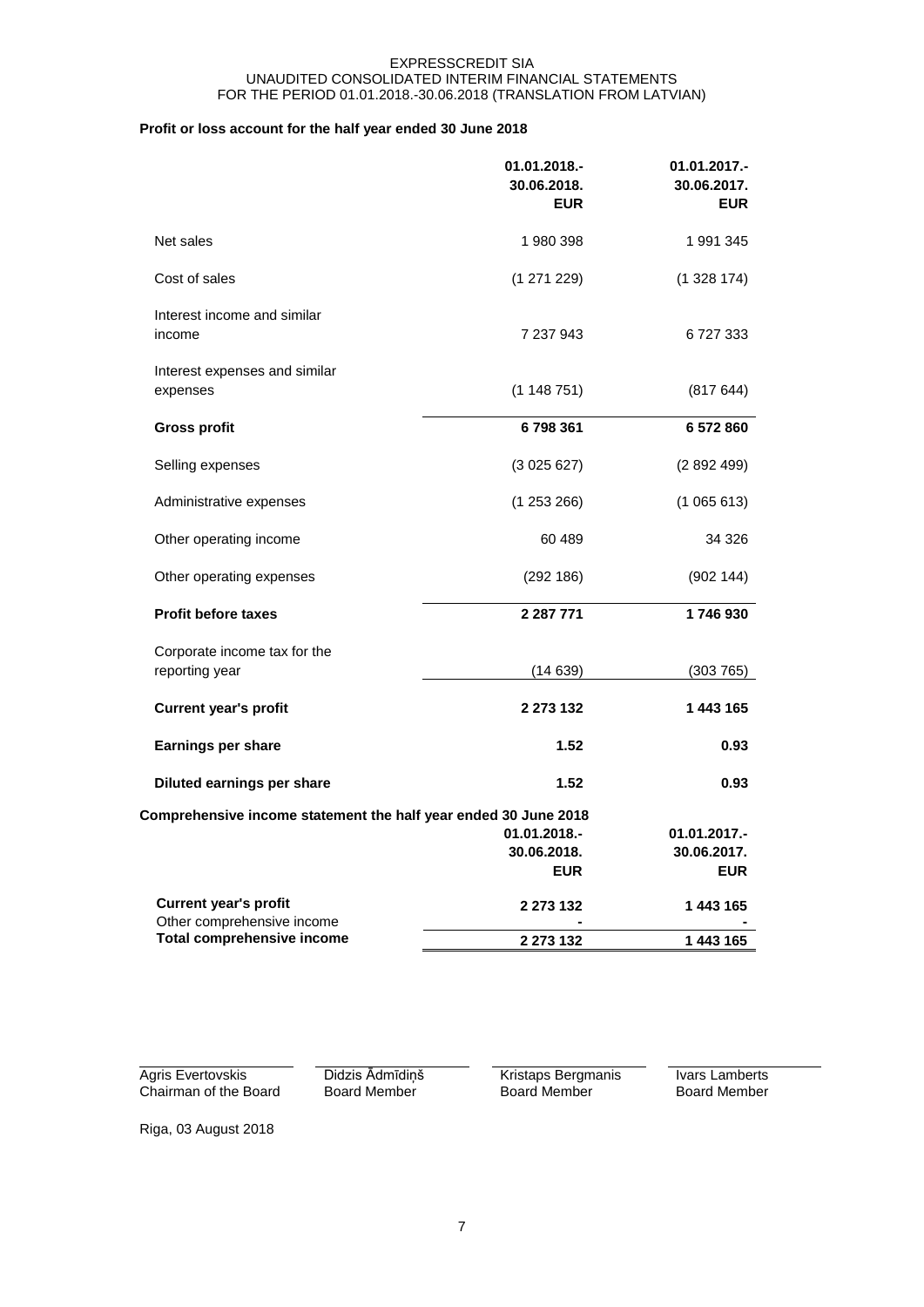# **Balance sheet as at 30 June 2018**

| Assets                                       | 30.06.2018. | 31.12.2017. |
|----------------------------------------------|-------------|-------------|
| Long term investments                        | <b>EUR</b>  | <b>EUR</b>  |
| Fixed assets and intangible assets, goodwill | 607 277     | 600 794     |
| Loans and receivables                        | 2 697 275   | 1912896     |
| Loans to shareholders and management         | 828 920     | 746 619     |
| Loans to affiliated companies                | 489 151     | 551 594     |
| <b>Total long-term investments:</b>          | 4 622 623   | 3811903     |
| <b>Current assets</b>                        |             |             |
| Goods for sale                               | 1 091 059   | 682 995     |
| Loans and receivables                        | 14 893 617  | 13 930 776  |
| Receivables from affiliated companies        | 13777       | 4 3 7 7     |
| Other debtors                                | 198 242     | 600 093     |
| Deferred expenses                            | 40 700      | 67 538      |
| Cash and bank                                | 1 953 649   | 2 219 747   |
| <b>Total current assets:</b>                 | 18 191 044  | 17 505 526  |
| <b>Total assets</b>                          | 22 813 667  | 21 317 429  |
| Liabilities                                  |             |             |
| Shareholders' funds:                         |             |             |
| Share capital                                | 1 500 000   | 1 500 000   |
| Prior years' retained earnings               | 446 421     | 232 708     |
| Current year's profit                        | 2 273 132   | 1956770     |
| <b>Total shareholders' funds:</b>            | 4 219 553   | 3 689 478   |
| Creditors:                                   |             |             |
| Long-term creditors:                         |             |             |
| Bonds issued                                 | 6 126 368   | 7 052 187   |
| Other borrowings                             | 1 657 712   | 1 444 391   |
| <b>Total long-term creditors:</b>            | 7784080     | 8 496 578   |
| <b>Short-term creditors:</b>                 |             |             |
| Bonds issued                                 | 1763435     | 1 014 743   |
| Other borrowings                             | 7810182     | 6 834 774   |
| Accounts payable to affiliated companies     |             | 51 280      |
| Trade creditors and accrued liabilities      | 972 590     | 827 612     |
| Taxes and social insurance                   | 263 827     | 402 964     |
| <b>Total short-term creditors:</b>           | 10810034    | 9 131 373   |
| Total liabilities and shareholders' funds    | 22 813 667  | 21 317 429  |

Agris Evertovskis Chairman of the Board

Didzis Ādmīdiņš Board Member

Kristaps Bergmanis Board Member

Ivars Lamberts Board Member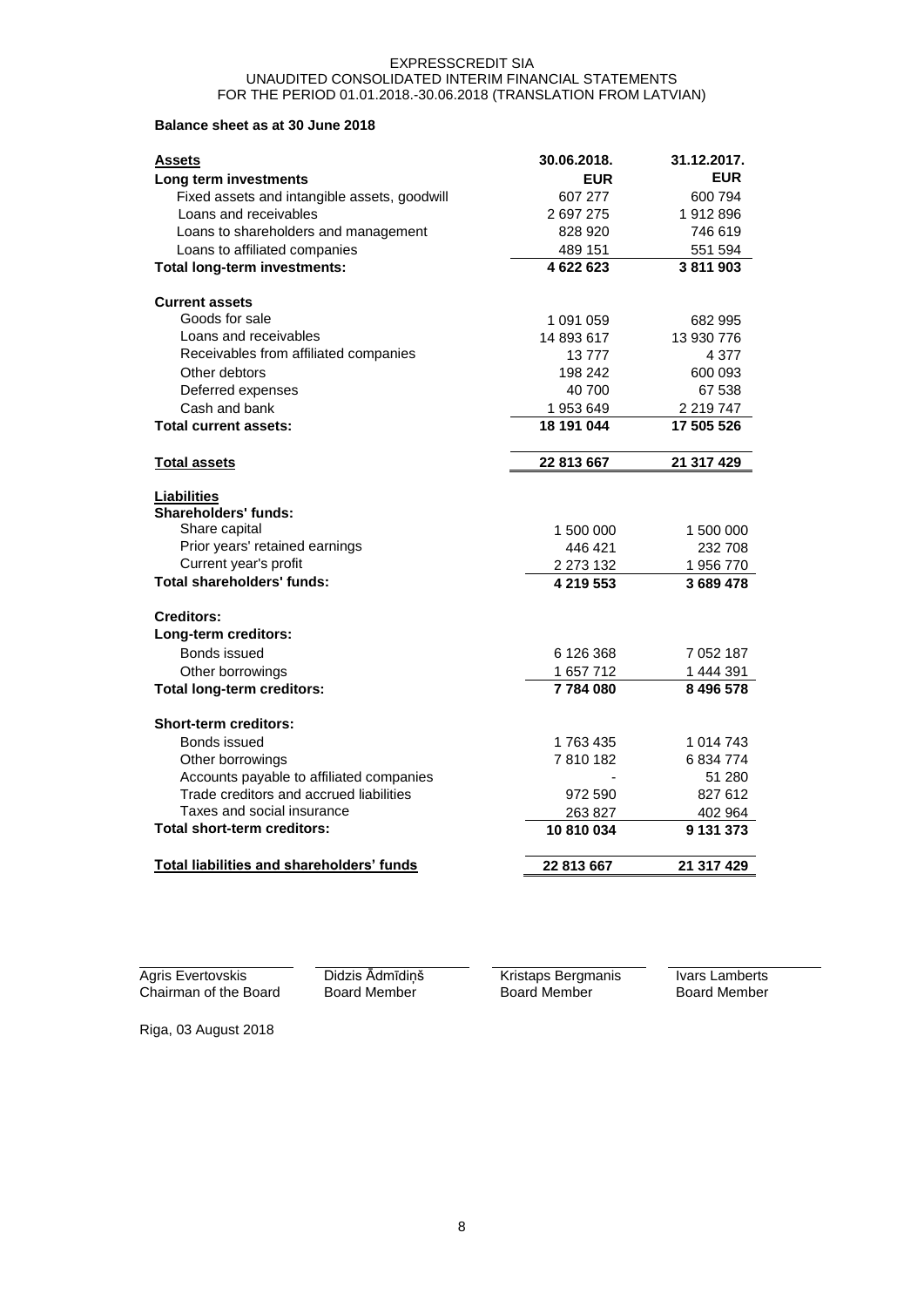# **Statement of changes in equity of the Group for the half year ended 30 June 2018**

|                                                      | Share capital<br>Prior years'<br>retained |                        | <b>Current year's</b><br>profit | <b>Total</b> |  |
|------------------------------------------------------|-------------------------------------------|------------------------|---------------------------------|--------------|--|
|                                                      | <b>EUR</b>                                | earnings<br><b>EUR</b> | <b>EUR</b>                      | <b>EUR</b>   |  |
| As at 31 December 2016                               | 1 500 000                                 | 345 348                | 960 717                         | 2806065      |  |
| Dividends paid                                       |                                           | (1073474)              | (996 526)                       | (2070000)    |  |
| Prior years' retained<br>earnings of subsidiary sold |                                           |                        | 117                             | 117          |  |
| Profit transfer                                      |                                           | 960 834                | (960 834)                       |              |  |
| Profit for the year                                  |                                           |                        | 2953296                         | 2 953 296    |  |
| As at 31 December 2017                               | 1 500 000                                 | 232 708                | 1956770                         | 3 689 478    |  |
| Dividends paid                                       |                                           | (1739714)              |                                 | (1739714)    |  |
| Prior years' retained earnings<br>of subsidiary sold |                                           | (3 343)                |                                 | (3343)       |  |
| Profit transfer                                      |                                           | 1956770                | (1956770)                       |              |  |
| Profit for the year                                  |                                           |                        | 2 2 7 3 1 3 2                   | 2 273 132    |  |
| As at 30 June 2018                                   | 1 500 000                                 | 446 421                | 2 273 132                       | 4 219 553    |  |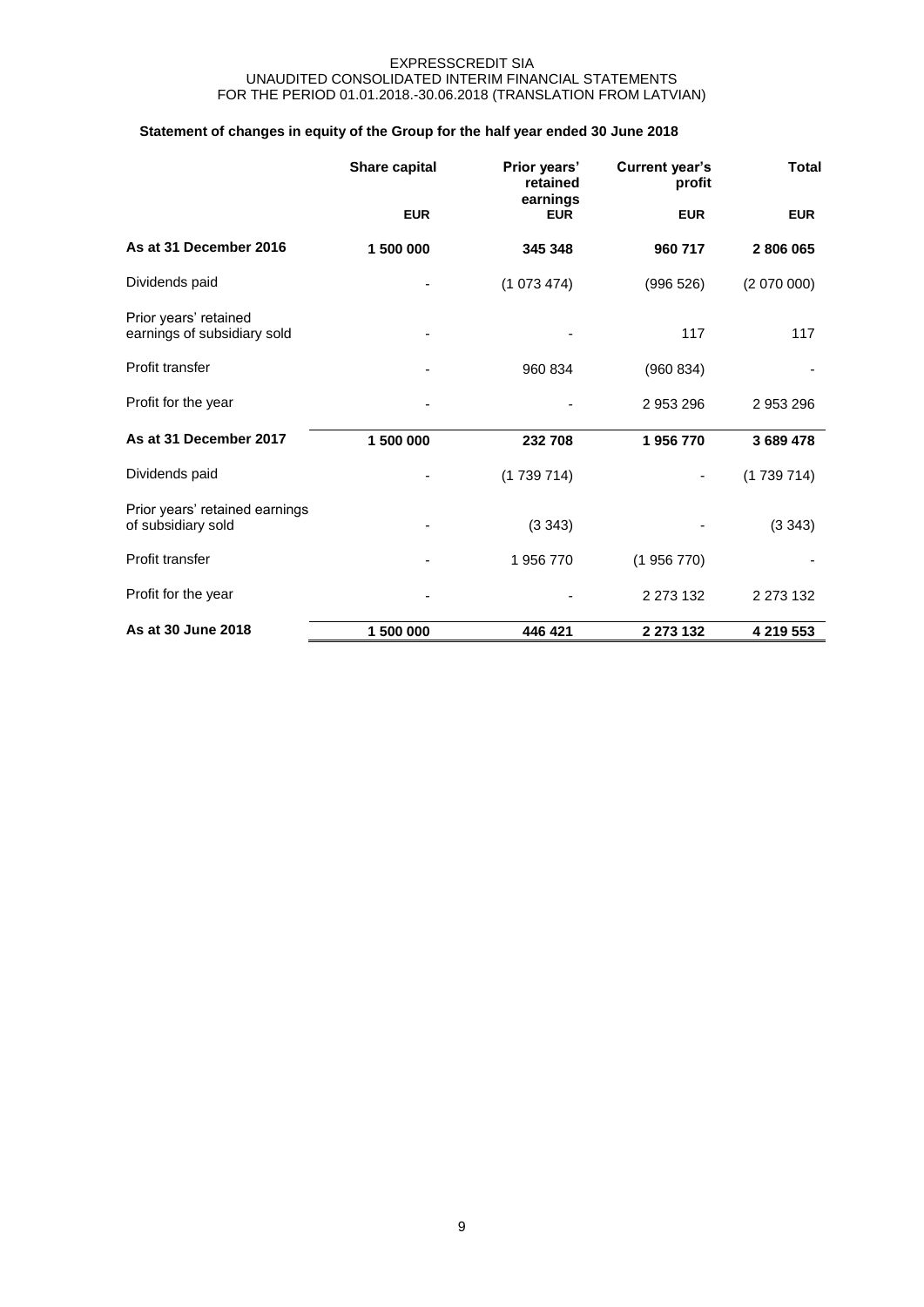# **Cash flow statement for the half year ended 30 June 2018**

|                                             | 01.01.2018.- | 01.01.2017.- |
|---------------------------------------------|--------------|--------------|
|                                             | 30.06.2018.  | 30.06.2017.  |
|                                             | <b>EUR</b>   | <b>EUR</b>   |
| <b>Cash flow from operating activities</b>  |              |              |
| Profit before extraordinary items and taxes | 2 287 771    | 1746930      |
| Adjustments for:                            |              |              |
| a) fixed assets and intangible assets       |              |              |
| depreciation                                | 124 597      | 103 779      |
| b) accruals and provisions (except for      |              |              |
| provisions for bad debts)                   | 306 213      | 12 187       |
| c) write-off of provisions                  | 12 706       | 31 528       |
| d) cessation results                        | 209 895      | 867 892      |
| e) interest income                          | (7237943)    | (6727333)    |
| f) interest and similar expense             | 1 148 751    | 817 644      |
| g)(profit)/loss on fixed assets disposal    | (3 280)      | (7615)       |
| h) other adjustments                        | (3343)       | 30 218       |
| Loss before adjustments of working          |              |              |
| capital and short-term liabilities          | (3154633)    | (3124770)    |
| Adjustments for:                            |              |              |
| a) (increase)/ decrease in consumer         |              |              |
| loans issued (core business) and other      | (2 211 703)  | (5028562)    |
| debtors                                     |              |              |
| b) stock increase                           | (420 770)    | (17293)      |
| c) trade creditors' (decrease)/ increase    | 168 212      | 30 289       |
| Gross cash flow from operating activities   | (5618894)    | (8140336)    |
| Corporate income tax payments               | (161746)     | (91918)      |
| Interest income                             | 7 153 526    | 6700126      |
| Interest paid                               | (1149286)    | (835 351)    |
| Net cash flow from operating activities     | 223 600      | (2367479)    |
|                                             |              |              |
| <b>Cash flow from investing activities</b>  |              |              |
| Earnings from the disposal of shares in     |              |              |
| subsidiaries                                | 560 076      |              |
| Acquisition of fixed assets and intangibles | (119627)     | (94986)      |
| Proceeds from sales of fixed assets and     |              |              |
| intangibles                                 | 7 534        | 28 459       |
| Loans issued/repaid (other than core        |              |              |
| business of the Company) (net)              | (127 852)    | 669 171      |
| Acquisition of assets for sale              |              | (5000)       |
| Net cash flow from investing activities     | 320 131      | 597 644      |
|                                             |              |              |
| <b>Cash flow from financing activities</b>  |              |              |
| Loans received and bonds issued (net)       | 4 948 917    | 4 574 720    |
| Redemption/purchase of bonds                | (1106000)    | (1368000)    |
| Loans repaid                                | (2882060)    | (1831763)    |
| Finance lease payments                      | (30972)      | (42161)      |
| Dividends paid                              | (1739714)    |              |
| Net cash flow from financing activities     | (809 829)    | 1 332 796    |
|                                             |              |              |
| Net cash flow of the reporting year         | (266098)     | (437039)     |
| Cash and cash equivalents at the            |              |              |
| beginning of the reporting year             | 2 219 747    | 1 279 410    |
|                                             |              |              |
| Cash and cash equivalents at the end of     |              |              |
| reporting year                              | 1953649      | 842 371      |
|                                             |              |              |